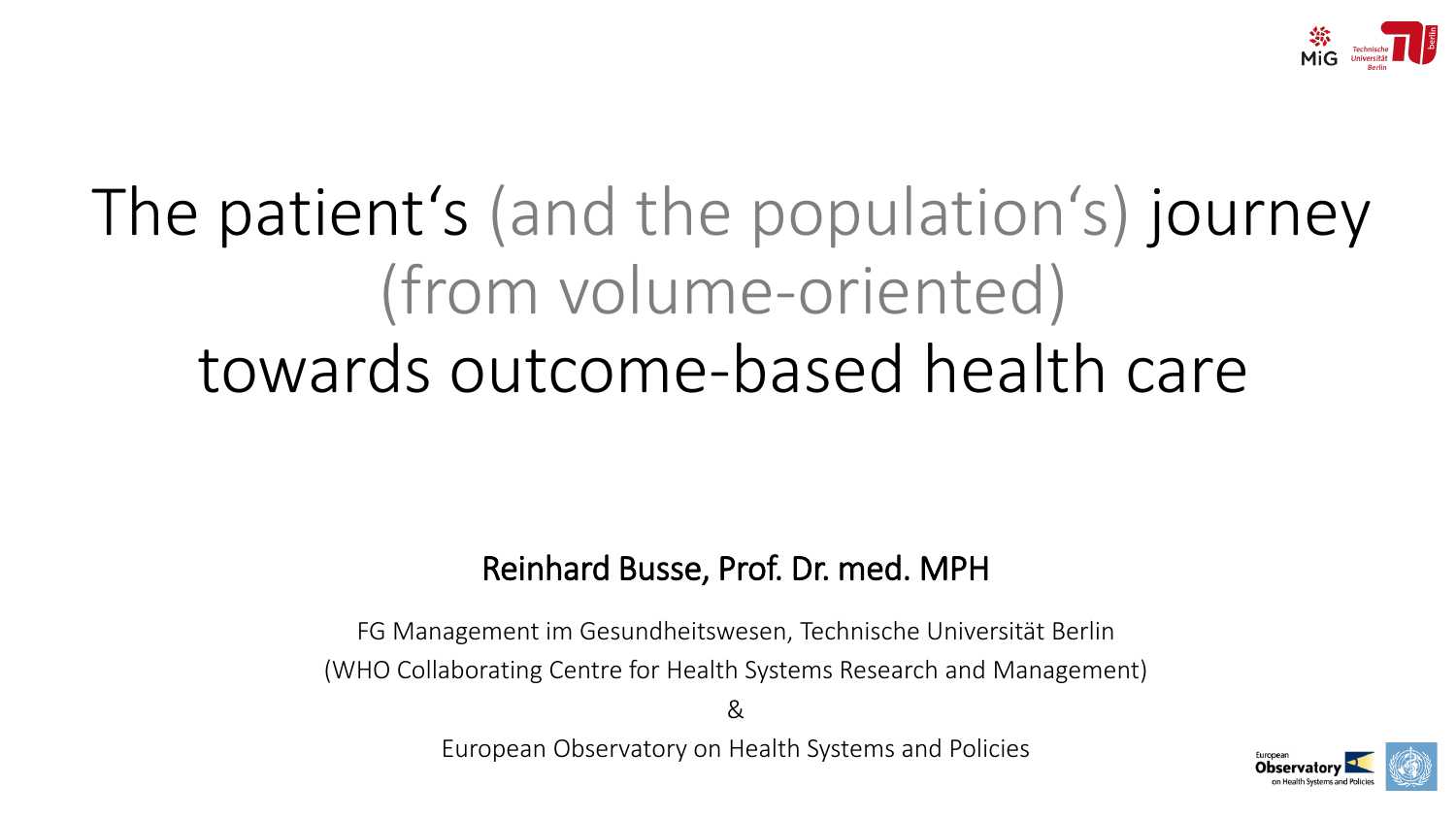

>2.000.000 packs of prescription drugs dispensed

1.700.000 packs of OTC drugs purchased

The German health system = volume-driven: activity numbers on an average day (pre-Corona)

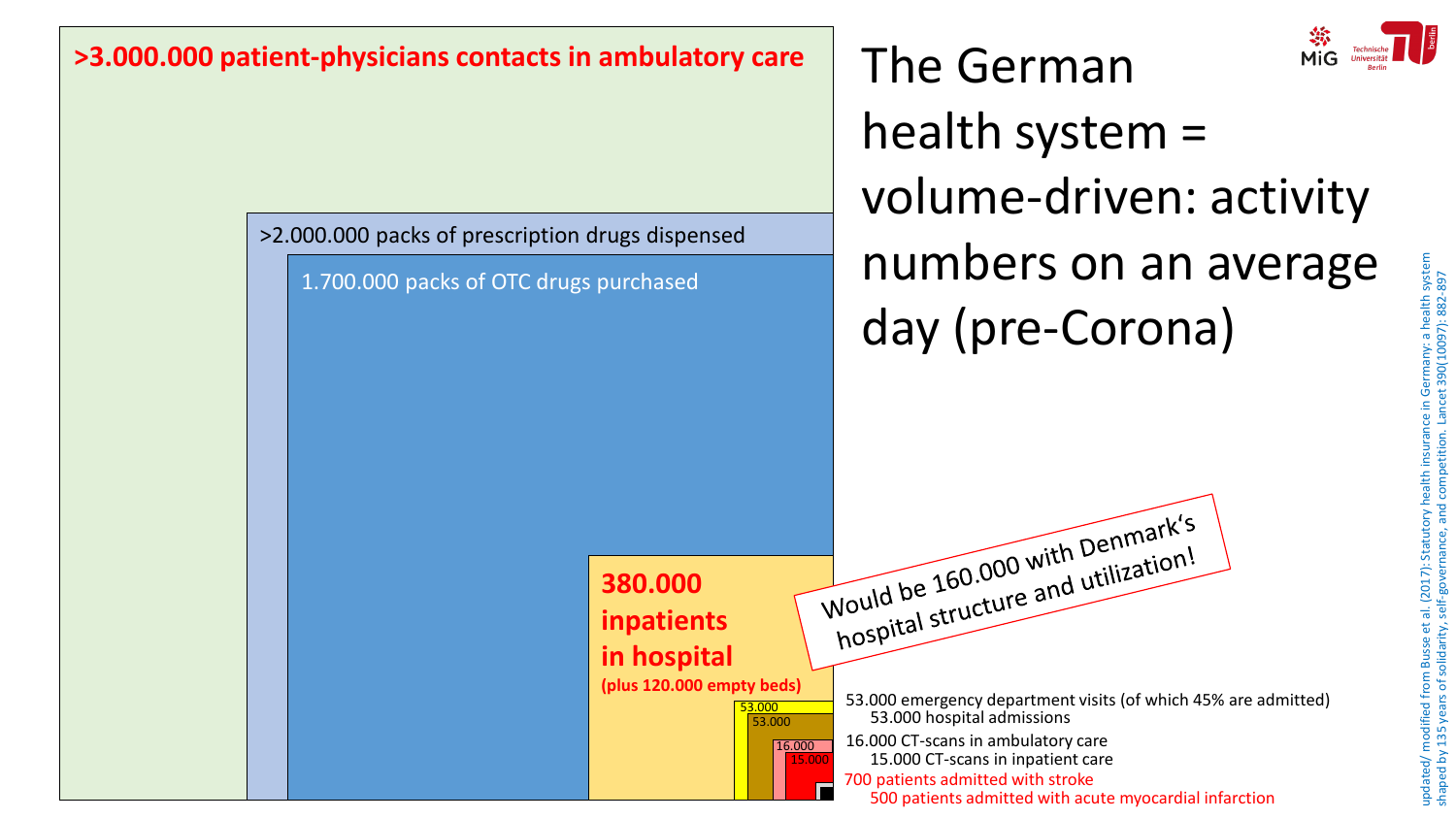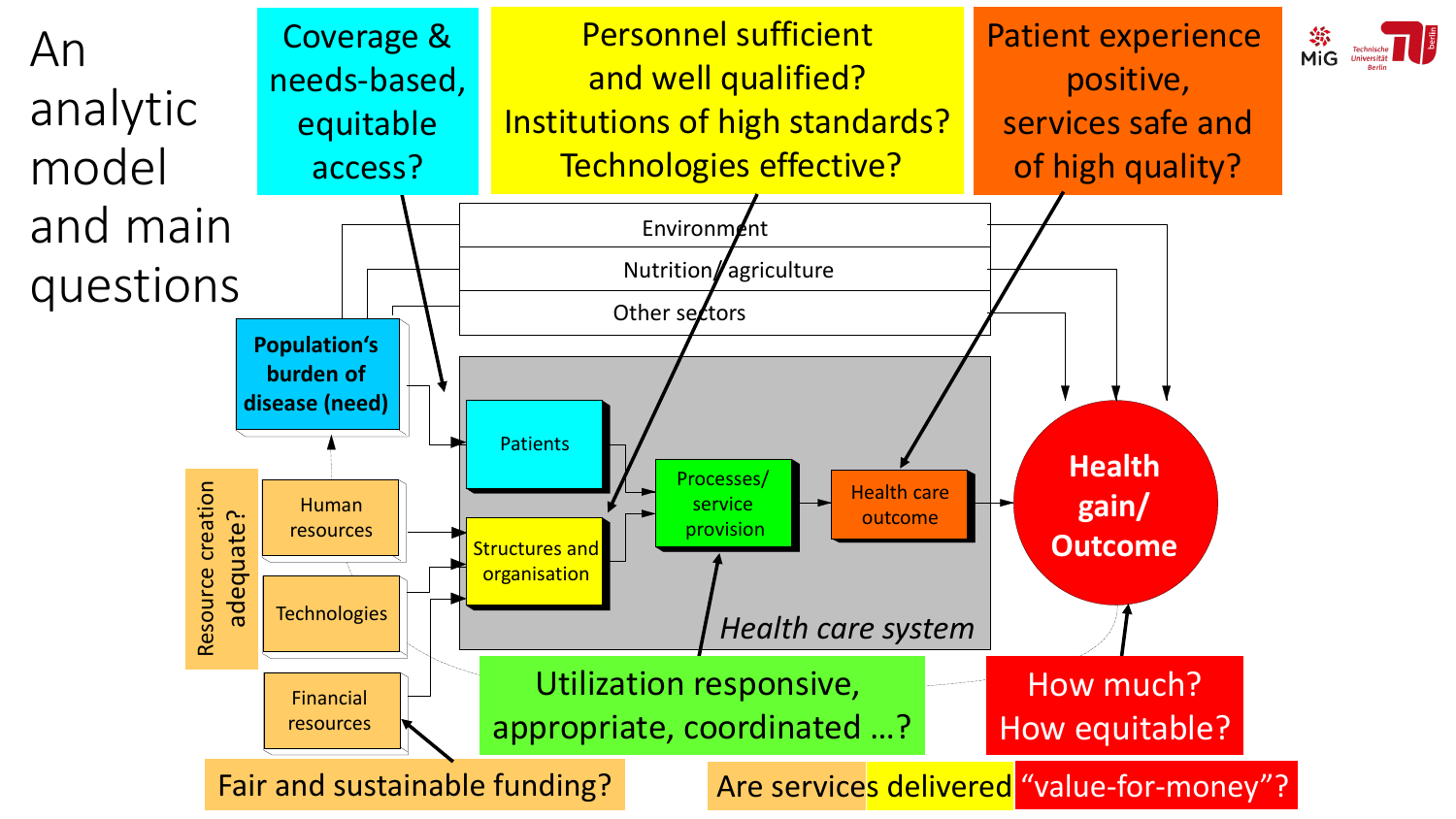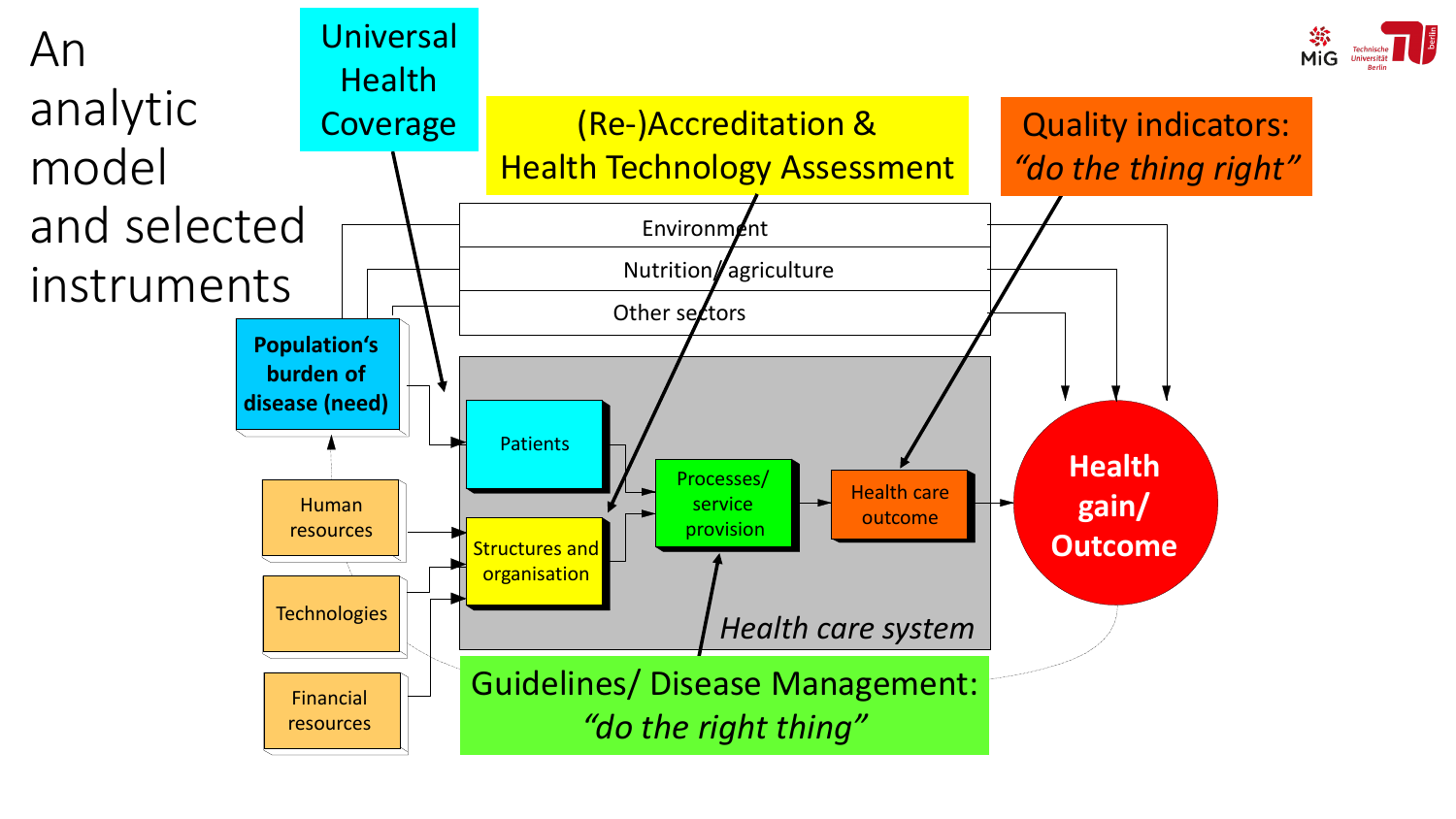

Two extensions: (1) From narrowly defined "quality" to "outcome"/ "value" requires an extended view in two dimensions

| Patient-reported                         | <b>Experience measures</b><br>(PREMs)                               | <b>Outcome measures</b><br>(PROMs): quality of life,<br>function  compared to<br>pre-hospitalisation |
|------------------------------------------|---------------------------------------------------------------------|------------------------------------------------------------------------------------------------------|
| Administrative and<br>clinician-reported | <b>Process and outcome</b><br>measures incl. inpatient<br>mortality | <b>Readmission rate;</b><br>$3-$ / 6-/ 12-month mortality                                            |
|                                          | <b>During hospitalisation</b>                                       | <b>Following hospitalisation</b>                                                                     |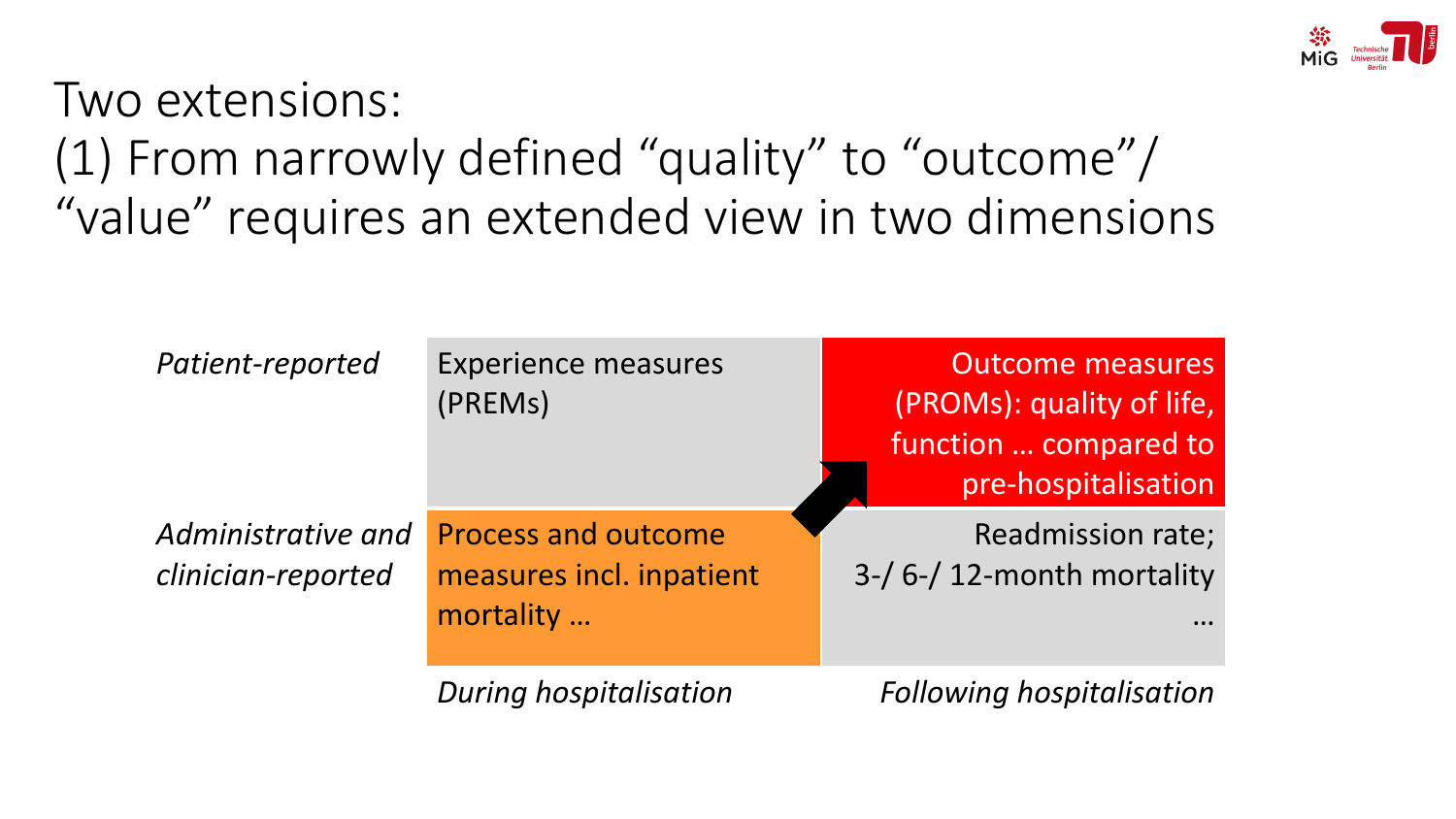(2) Determining "value-for-money" at the system level: We use "amenable mortality" as the outcome and compare it with expenditure: six European countries, 2011 to 2017





More expensive

Blümel M, Spranger A, Achstetter K, Maresso A, Busse R. Germany: Health system review. Health Systems in Transition, 2020; 22(6): pp.i –273.